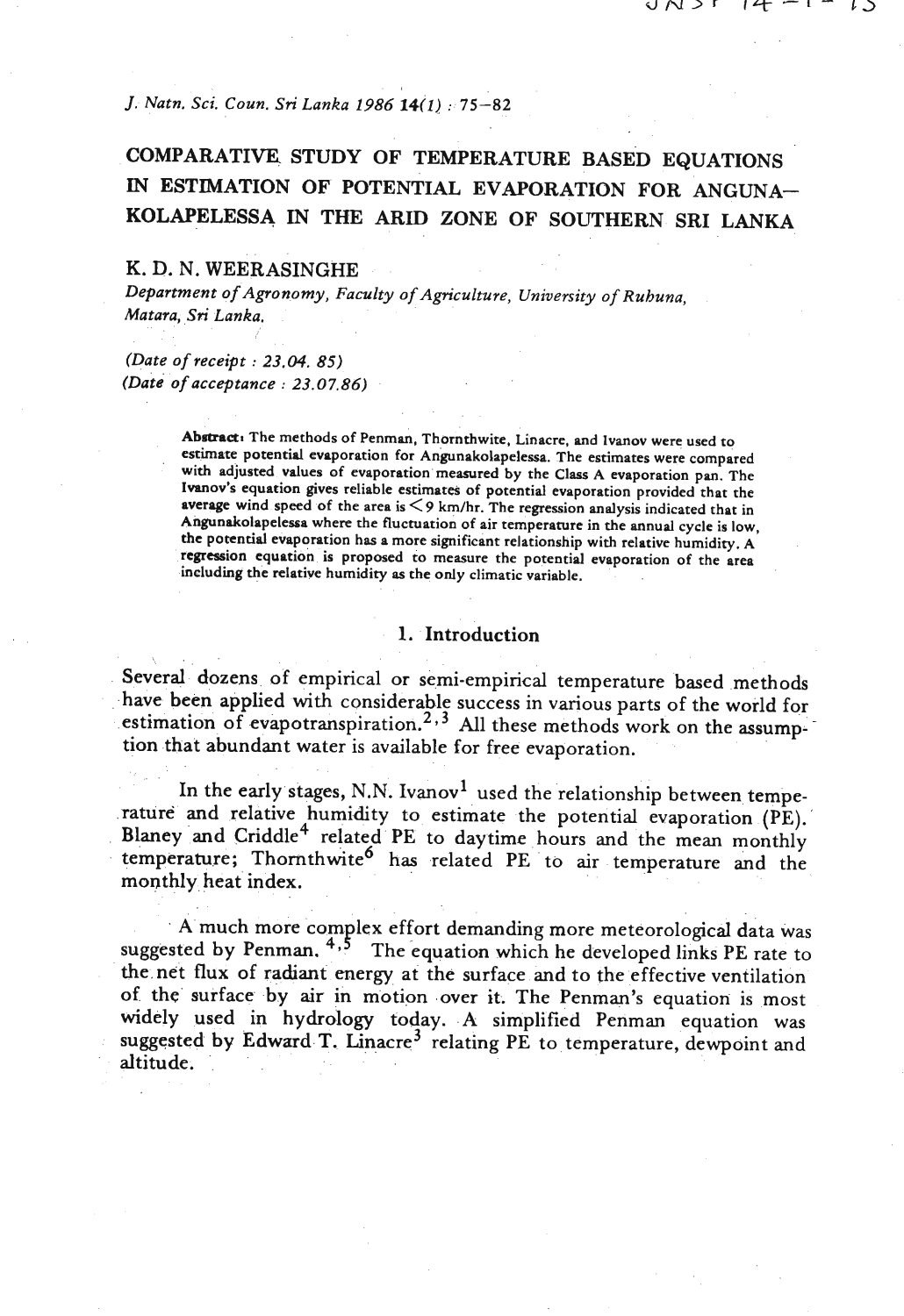Since all these equations have their limitations of application for a given location, work on the accuracy of estimation should be conducted in each hydrological region. Although the Penman approach is well established, investigations are still being conducted on the computation of Penman's potential estimates for tropical countries.<sup>2</sup> The aim of the present research is to evaluate the impact of meteorological factors on actual evaporation and to compare values of potential evaporation derived using Penman's with those of simpler equations and actual evaporation measured by the class A Evaporation Pan.

#### 2. Materials and Methods

The monthly meteorological data measured by the AngunaKolapelessa Meteostation for 6 consecutive years  $(1977-1982)$  were used for the study.

In order to determine the individual effects of air temperature, wind speed and relative humidity of the location on actual evapotranspiration, a correlation analysis was conducted. The combined effect of each meteorological factor on potential evaporation was calculated by the multiple regression method.

The estimated values were correlated with pan evaporation data to select the most suitable method for the location. Data were analysed in the Computer Centre, Climatic Research Unit, University of East Anglia, U.K.

#### **3.** Results and Discussion

The rainfall distribution of the Angunakolapelessa area follows a well expressed bimodal pattern. The mean annual rainfall during 1977-1982 was 1091 mm. On ' the basis of rainfall January-March and July-September are comparatively dry months (Table 1). The highest rainfall is in November. January and February are normally associated with drought.

The mean average temperature of the region is  $27.5^{\circ}$ C. The lowest temperature  $(26^{\circ}\text{C})$  is recorded in December-February which is probably associated with the low solar radiation.

The amount of rainfall received in May and November exceeds the . amount evaporated by free water surface (Table 1). The average annual climatological, constant of the area according to N.N. Ivanov is 0.57. The climate of the area approaches the dry steppe, where agriculture may not be feasible without providing irrigation. Forest belts and soil moisture conservation methods are advisable in order to conserve soil moisture..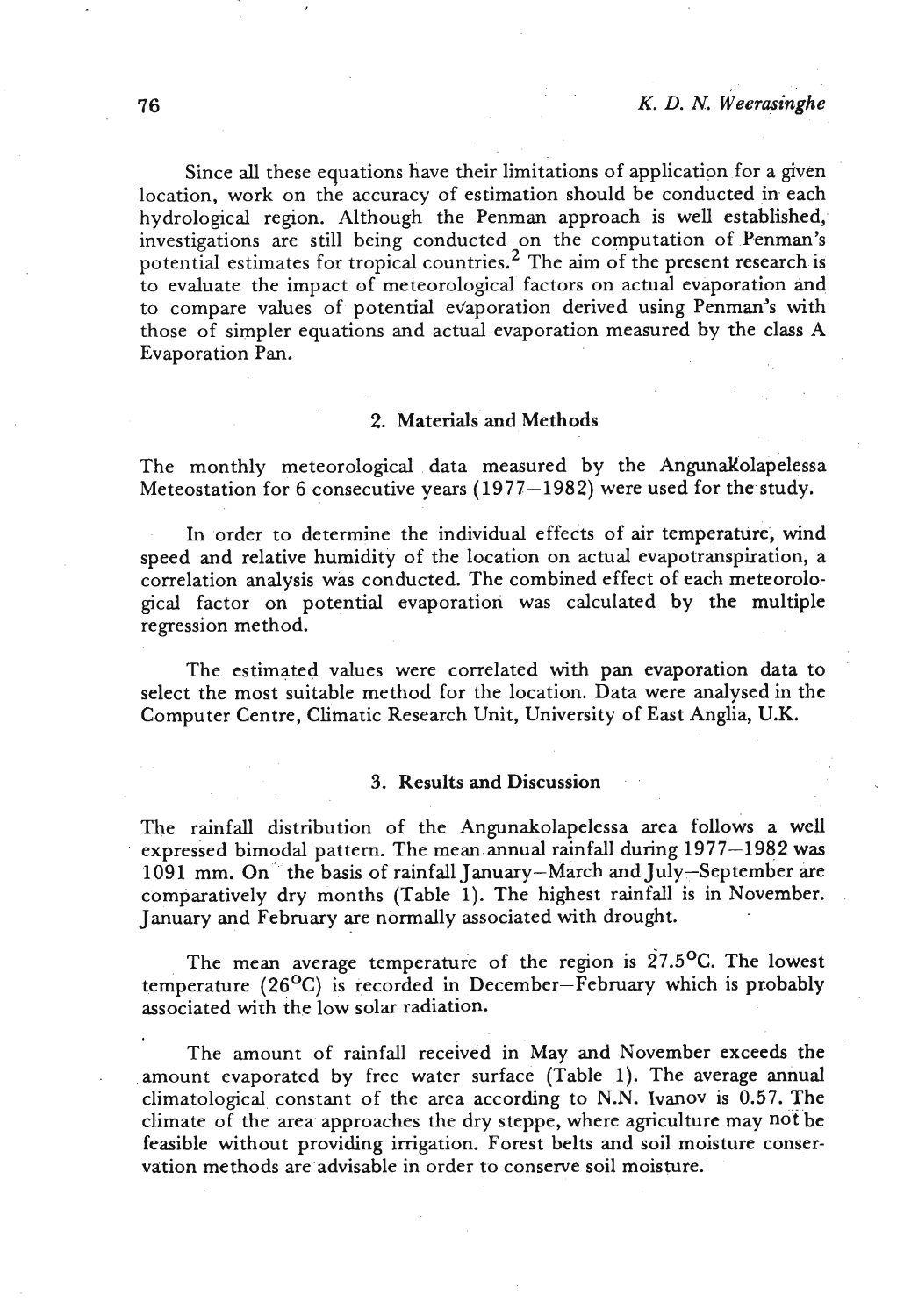|                                         | Jan               | Feb. | Mar. | Apri.         | May   | June | July | Aug. | Sep. | Oct.  | Nov.  | Dec.  |
|-----------------------------------------|-------------------|------|------|---------------|-------|------|------|------|------|-------|-------|-------|
|                                         |                   |      |      |               |       |      |      |      |      |       |       |       |
| Average Temperature C <sup>o</sup> 25.0 |                   | 25.9 | 27.1 | 28.2          | 28.4  | 28.1 | 28.2 | 28.0 | 28.0 | 28.6  | 27.5  | 26.6  |
| Relative humidity                       | $^{\circ}$<br>75. | 74.2 | 75.2 | 78.3          | 80.0  | 76.9 | 73.1 | 71,0 | 69.6 | 72.5  | 78.9  | 83.4  |
| Average wind speed (km/hr) 7.0          |                   | 7.6  | 7.1  | $\frac{2}{6}$ | 6.9   | 9.7  | 10.0 | 11.4 | 10.2 | 10.7  | 6.6   | 5.2   |
| Rainfall mm (P)                         | 18.4              | 37.2 | 36.5 | 113.6         | 149.0 | 75.9 | 55.4 | 52.4 | 63.5 | 129.4 | 258.3 | 101.5 |
| Pan Evaporation (E) mm 154.0            |                   | 154  | 176  | 150           | 143   | 156  | I77  | 190  | 177  | 174   | 141   | 122   |
| coefficient (P/E)<br>Climatological     |                   | 0.24 | 0.20 | 0.76          | 1.04  | 0.49 | 0.31 | 0.27 | 0.35 | 0.74  | 1.83  | 0.83  |

**Table 1** : **Meteorological data from Angunakolapelessa**  Table 1 : Meteorological data from Angunakolapelessa

77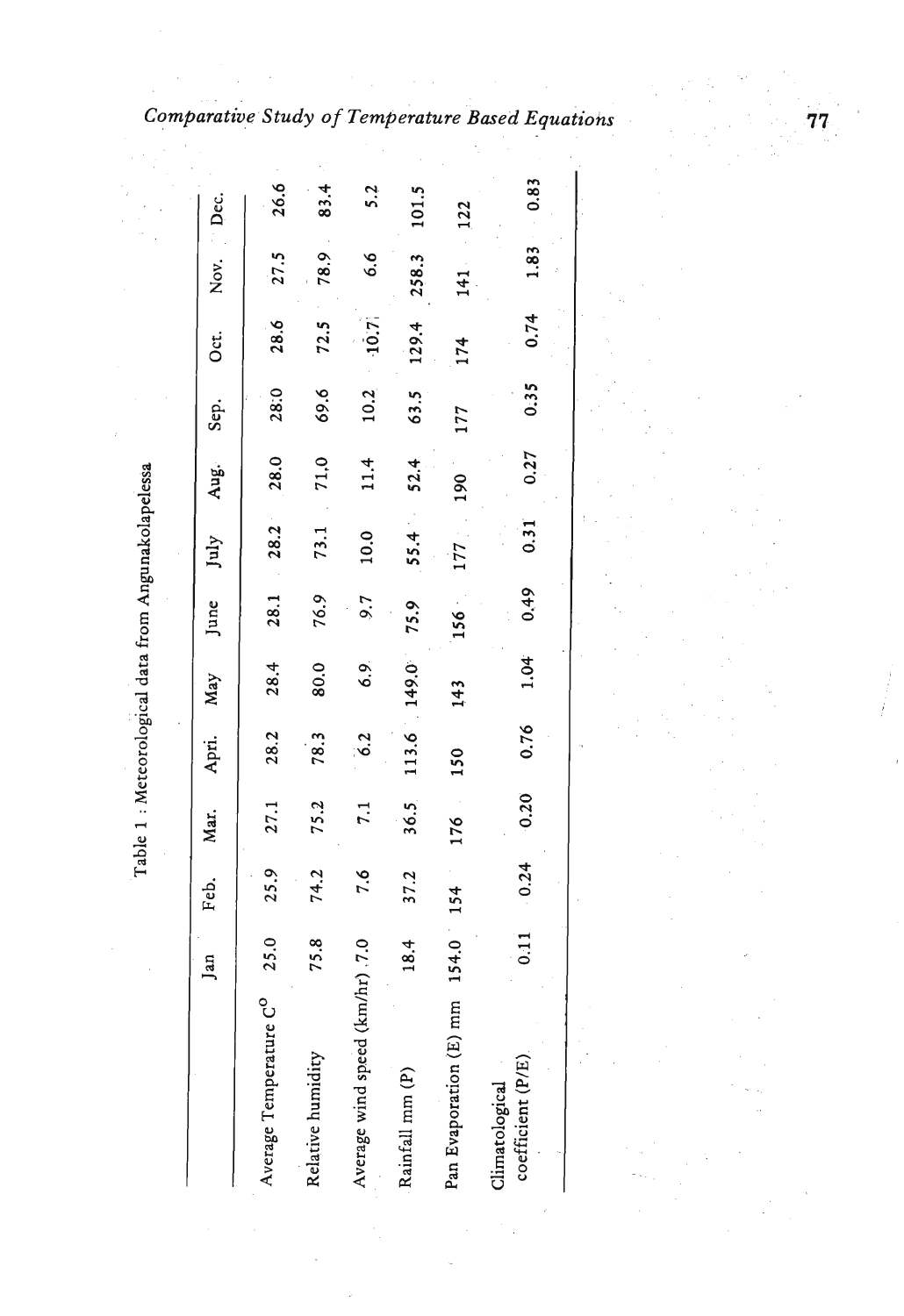The estimated values of potential evaporation by Linacre, Penmann Thornthwite and Ivanov's methods were significantly larger than the measured Pan Evaporation by about 91.3%, 81.2%, 37.9% and 8.9% respectively and the estimates were significantly differed from the measured Pan Evaporation values.

The monthly estimates of Penman's and Ivanov's values with actual evaporation values is more similar. But the correlation between Penman's and actual values is less pronounced compared to the estimated values by Ivanov's equation (Table 3). Nevertheless it is noteworthy that PE estimated by Ivanov's equation has a significant high correlation with estimated values by Penman's method.

Derivation of actual potential evaporation (Table 2) from evaporation data when the pan coefficient is considered as 0.7 will enable the Ivanov's equation to be used with more confidence. Nevertheless there is a significant difference in computed values by the Ivanov method over the measured values when high winds are prevailing during June-October. This indicates that the Ivanov method gives reliable estimates of potential evaporation on the monthly basis provided that the average wind speed is less than 9 km/hr.

In Angunakolapelessa where the fluctuation of air temperature in the annual cycle is low the potential evaporation has a more significant relationship with relative humidity (Table 4) than with temperature or other environmental factors.

### 4. Discussion

The actual evaporation values measured by the Class A pan evaporimeter agree with the potential evaporation values calculated by N.N. Ivanov's method. Nevertheless Ivanov's model would operate satisfactorily if the wind speed of the area is low.

The calculated correlation coefficients (Table 4) give an idea of the probable effect of wind and other meteorological factors on the actual evaporation of the area.

The possible regressions of each meteorological factor over the evaporation in different possible combinations are given in Table 5. The analysis of variance of the data indicates that the effect of relative humidity **(x3)** on evaparation is highly significant whether or not the temperature **(x4)** and wind **(x2)** have an effect on it. If relative humidity is assumed to have an effect on evaporation, then the effect of temperature and wind speed is nonsignificant even at the 10% level. Similarly if relative humidity and temperature have an effect on evaporation then the influence of wind is non-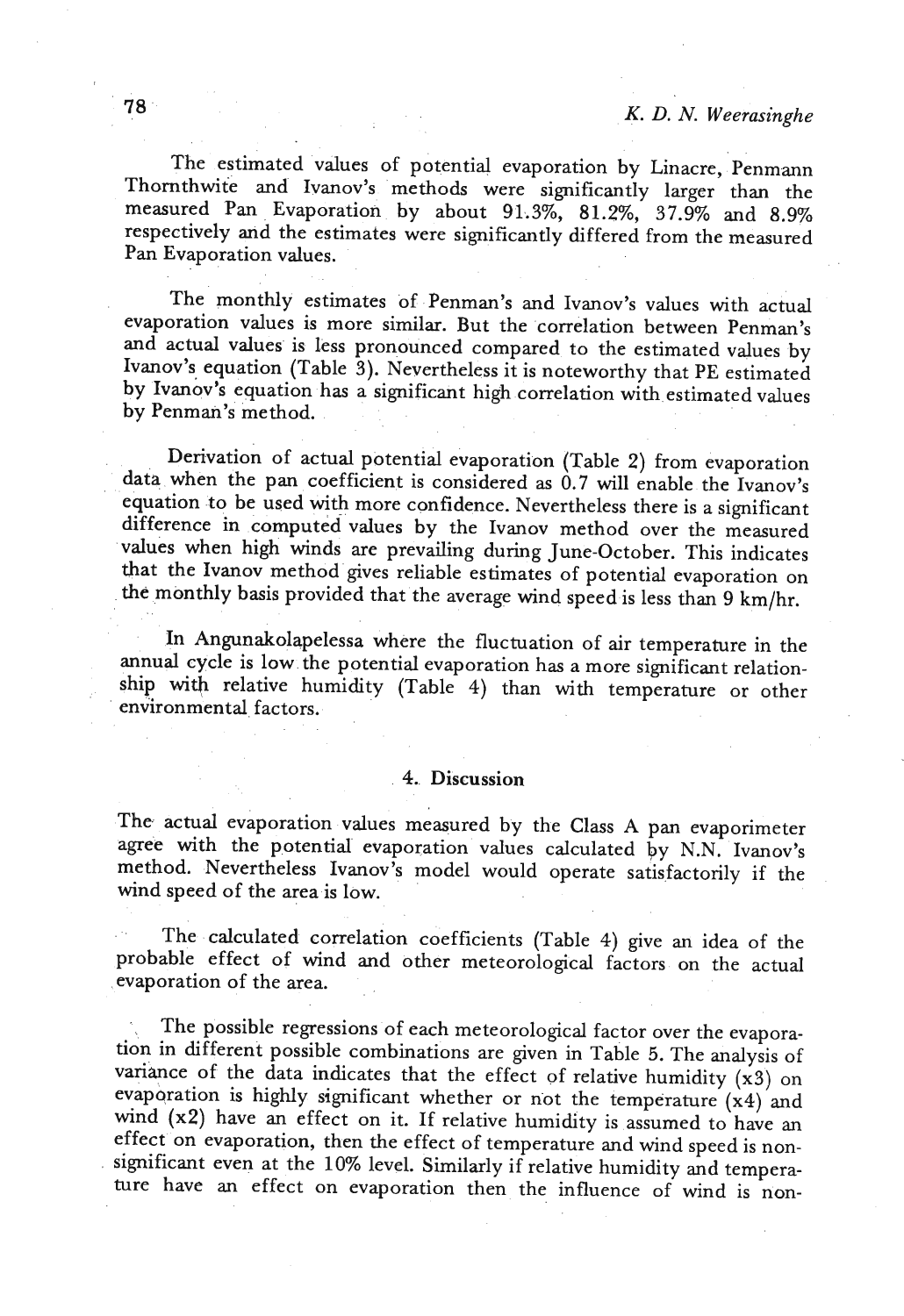|                | Jan. | Feb.                | Mar. | Apr. | May | Jun. | јц. | Aug. | Sep. | Oct. | Nov.          | Dec. | Total |
|----------------|------|---------------------|------|------|-----|------|-----|------|------|------|---------------|------|-------|
| . Actual ET    | 108  | ∞                   | 123  | 105  | 100 | 109  | 124 | 133  | 124  | 122. | $\frac{8}{2}$ | 85   | 1339  |
| 2. Penmann     | 183. | 0<br>$\frac{8}{18}$ | 199  | 191  | 201 | 214  | 223 | 235  | 220  | 221  | 185           | 174  | 2426  |
| . Linacre      | 187  | $\overline{17}$     | 212  | 218  | 230 | 220  | 229 | 225  | 216  | 232  | 210           | 205  | 2562  |
| 4. Thornthwite | 105  |                     | 144  | 166  | 175 | 170  | 173 | 166  | 163  | 180  | 153           | 132  | 1846  |
| 5. Ivanov.     | 109  | $\overline{121}$    | 123  | 110  | 103 | 118  | 138 | 147  | 154  | 143  | 105           | 87   | 1458  |
|                |      |                     |      |      |     |      |     |      |      |      |               |      |       |

**Surative Study of Temperature Based** 

79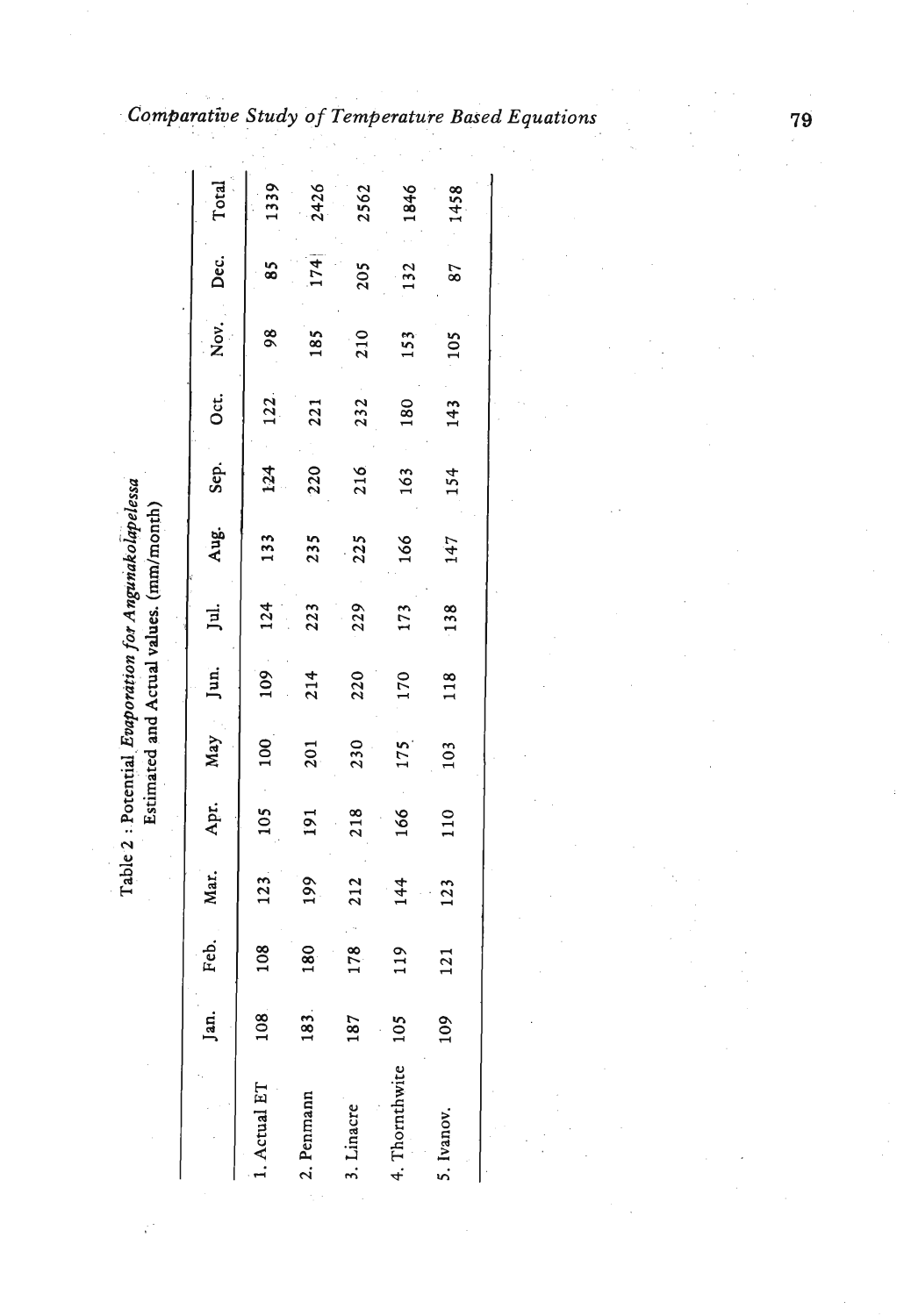| Method         |       | $\mathbf{\sim}$ |       |       |       |
|----------------|-------|-----------------|-------|-------|-------|
| 1. Actual      | 1.000 | 0.376           | 0.388 | 0.533 | 0.736 |
| 2. Linacre     |       | 1.000           | 0,954 | 0.680 | 0.554 |
| 3. Thornthwite |       |                 | 1.000 | 0.656 | 0.420 |
| 4. Penmann     |       |                 |       | 1.000 | 0.757 |
| 5. Ivanov.     |       |                 |       |       | 1.000 |
|                |       |                 |       |       |       |

Table 3 : Simultaneous Correlation coefficient of Potential Evaporation Estimated by different Methods (n=60) *K. D. N. Weerasinghe* 

 $\frac{1}{2}$ 

80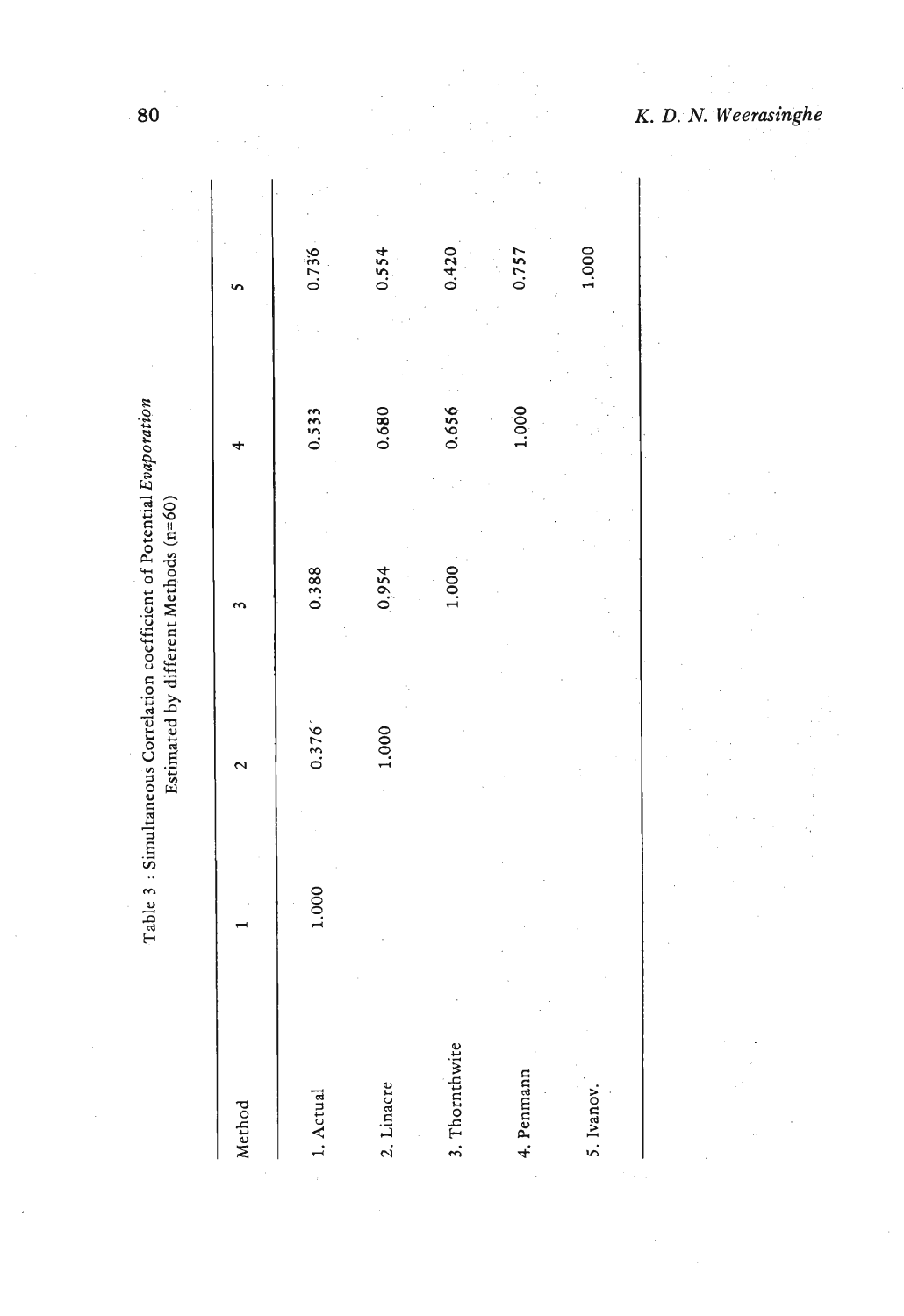|       | 2     | 3        |          |
|-------|-------|----------|----------|
| 1.000 | 0.528 | $-0.739$ | 0.384    |
|       | 1.000 | $-0.735$ | 0.448    |
|       |       | 1.000    | $-0.387$ |
|       |       |          | 1.000    |
|       |       |          |          |

Table **4** : Correlation coefficients between actual Evaporation and Environmental Factors.

Table 5 : Analysis of variance of the different meteorological factors over the evaporation

| S.V.                                | S.S.    | D.F.         | M.S.     | F. Value |
|-------------------------------------|---------|--------------|----------|----------|
| Regression of $X_2$ , $X_3$ , $X_4$ | 14273.3 | 3            | 4745.76  | $23.65*$ |
| $X_2$ , $X_3$ ignoring $X_4$        | 13905.3 | $\mathbf{2}$ | 6952.65  | $34.65*$ |
| $X_2$ $X_4$ ignoring $X_3$          | 7773.8  | $\mathbf{2}$ | 3886.9   | $19.37*$ |
| $X_3$ , $X_4$ ignoring $X_2$        | 14169.4 | $\mathbf{2}$ | 7084.7   | $35.31*$ |
| $X_2$ ignoring $X_3$ $X_4$ .        | 7089.3  | 1            | 7089.3   | 35.33*   |
| $X_3$ ignoring $X_2$ $X_4$          | 13892.3 | $\mathbf{1}$ | 13892.3  | 69.24*   |
| $X_4$ ignoring $X_3$ , $X_2$        | 3746.61 | 1            | 3746.61  | 18.67*   |
| $X_2$ assuming $X_3$ ignoring $X_4$ | 13.0    | 1            | 13.0     | 0.064    |
| $X_4$ assuming $X_2$ ignoring $X_3$ | 684.5   | 1            | 684.5    | 3.41     |
| $X_2$ assuming $X_4$ ignoring $X_3$ | 4027.19 | $\mathbf{1}$ | 4027.19  | 20.07*   |
| $X_4$ assuming $X_3$ ignoring $X_2$ | 277.1   | 1            | 277.1    | 1.38     |
| $X_2$ , $X_4$ assuming $X_3$        | 345.0   | $\mathbf{2}$ | 172.5    | 0.85     |
| Error                               | 11235.7 | 56           | 200.6375 |          |
| Total                               | 25473   | 59           |          |          |

**X2** Average wind speed Km/hr

**X3** Relative humidity, %

**X4** Air temperature **C**